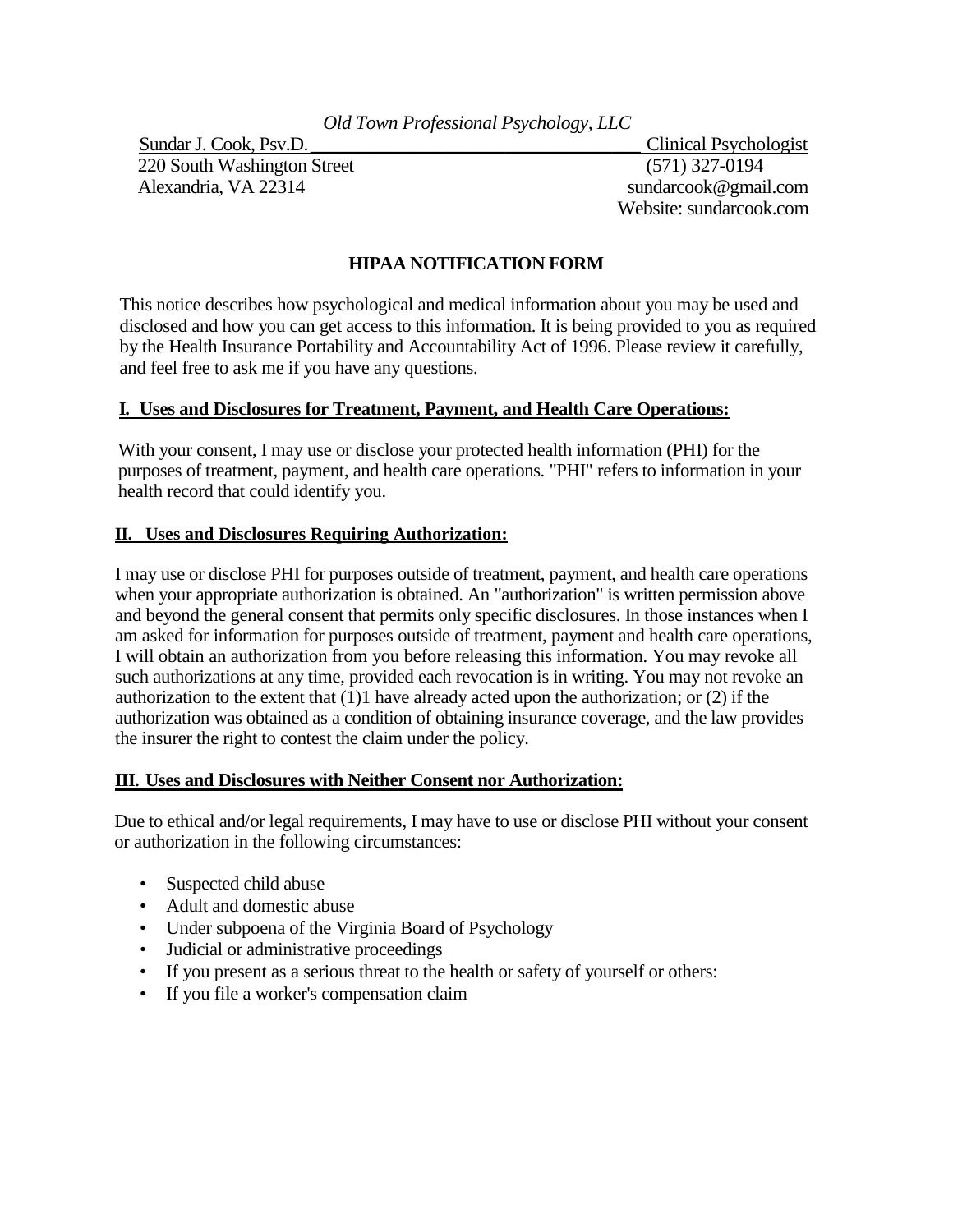## **IV. Patient's Rights and Psychologist's Duties;**

You have the right to:

- Request restrictions on certain uses and disclosures of protected health information about you.
- Receive confidential communications by alternative means and at alternative locations.
- Inspect and copy your records. (I may deny this request in certain circumstances).
- Request an amendment of your records.
- Receive an accounting of disclosures of PHI for which you have neither provided consent

nor authorization (as described in Section III of this Notice).

• Obtain a paper copy of the notice from me upon request, even if you have agreed to

receive the notice electronically.

Psychologist's Duties:

- I am required by law to maintain the privacy of PHI and to provide you with a notice of my legal duties and privacy practices with respect to PHI.
- I reserve the right to change the privacy policies and practices described in this notice. Unless I notify you of such changes, however, I am required to abide by the terms currently in effect.
- If I revise my policies and procedures, I will provide you with written notice, delivered during our regularly scheduled sessions or by mail.

# **V. Questions and Complaints:**

If you have questions about this notice, disagree with a decision I make about access to your records, or have other concerns about your privacy rights, you may contact me. If you believe that your privacy rights have been violated and wish to file a complaint with me, you may send your written complaint to the above address. You may also send a written complaint to the Secretary of the U.S. Department of Health and Human Services. I can provide you with the appropriate address upon request. You have specific rights under the Privacy Rule. I will not retaliate against you for exercising your right to file a complaint.

# **VI. Effective Date, Restrictions, and Changes to Privacy Policy:**

This notice will go into effect on April 14, 2003. I reserve the right to change the terms of this notice and to make the new notice provisions effective for all PHI that I maintain. If I make any changes, I will provide you with written notice, delivered either in our sessions or by mail.